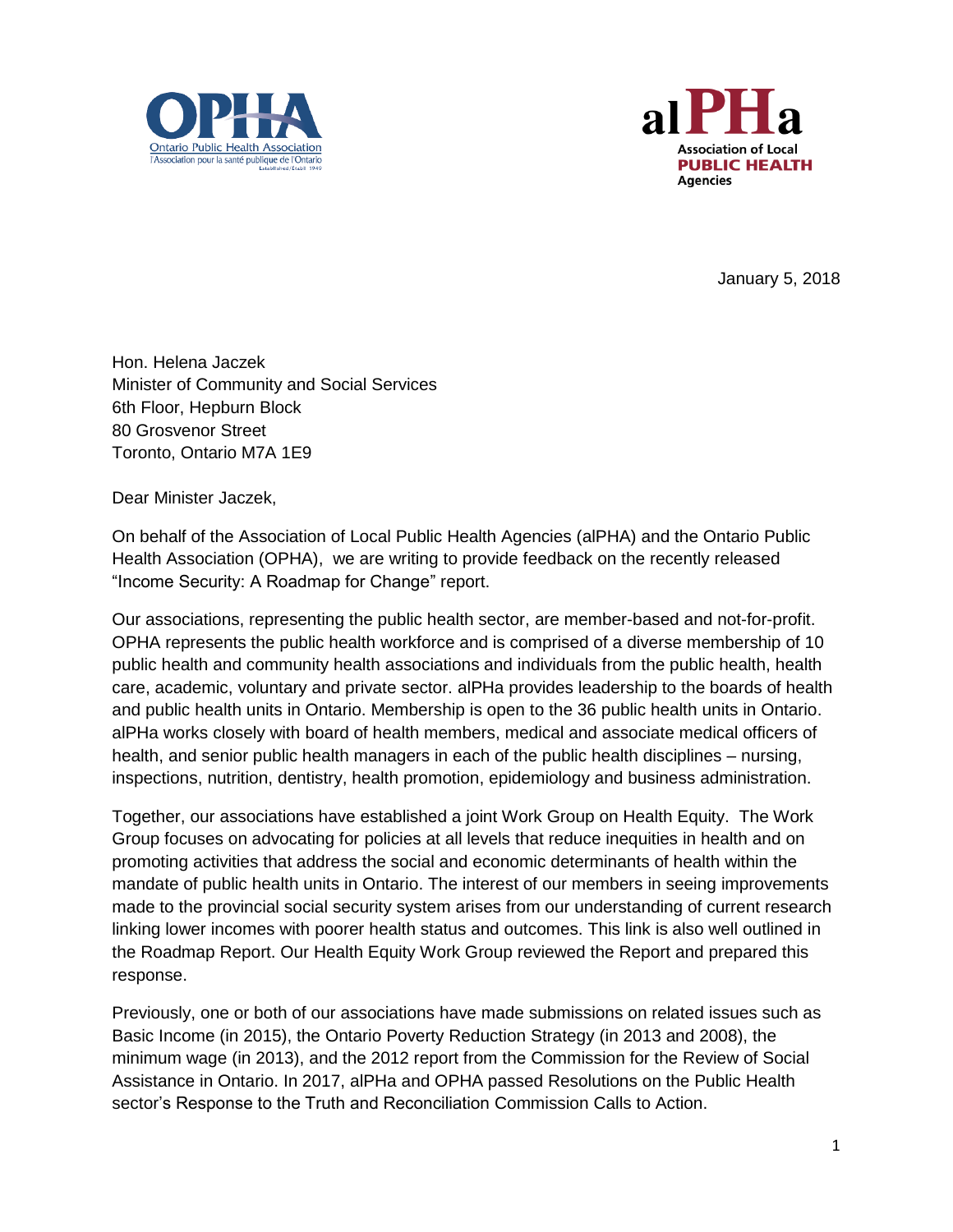First, we want to commend your government for commissioning this broad review of the Ontario income security system. The three working groups represented a wide range of perspectives layering expertise with lived experience and Indigenous representation to focus on low income and income security issues.

The Roadmap promotes taking a fundamentally different approach, putting people – and their needs and rights – at the centre of the income security system. We believe the major directions and recommendations of this report are insightful and far-reaching. If implemented, we believe that the proposed changes would have a significant impact on income and health.

## **We are particularly supportive of the following areas:**

 Adoption of the six guiding principles as a basis for change is a crucial step needed to move away from the current 'punitive' system. The six guiding principles: adequacy, human rights, reconciliation, access to services, economic and social inclusion, and equity and fairness follow from the recommended new vision for Ontario's income security system, in which:

"All individuals are treated with respect and dignity and are inspired and equipped to reach their full potential. People have equitable access to a comprehensive and accountable system of income and in-kind support that provides an adequate level of financial assistance and promotes economic and social inclusion, with particular attention to the needs and experience of Indigenous peoples" (p.69).

- Making a commitment to moving towards income adequacy
	- $\circ$  Establishing an adequate Minimum Income Standard that sets a goal for income assistance programs as per the recommendations made in the Report about first using the Low Income Measure (LIM) - with 30% more for people with disabilities - and eventually moving towards developing a transparent Ontario Market Basket Measure.
- Providing immediate help to those in deepest poverty and continuing to raise income assistance rates to meet the goal of the Minimum Income Standard
	- $\circ$  It is imperative to move on making regular and sustained increases in income support levels - the steps as outlined in the Report provide a solid plan to follow to progress toward income adequacy. We strongly urge the government to provide immediate increases in assistance levels to those in greatest need.
- Improving the broader income security system
	- $\circ$  Ensuring that all low-income adults receive Pharmacare, dental, vision, hearing, and medical transportation benefits, phased in over the next ten years starting with prescription drug coverage for all low-income adults.
	- o Creating a portable housing benefit is critically needed now in Ontario.
- Transforming the social assistance system, including a First Nations-based approach
	- $\circ$  Transforming social assistance including legislative reform and establishing a culture of collaboration and problem solving, trauma-informed, equity-informed and anti-racist practices.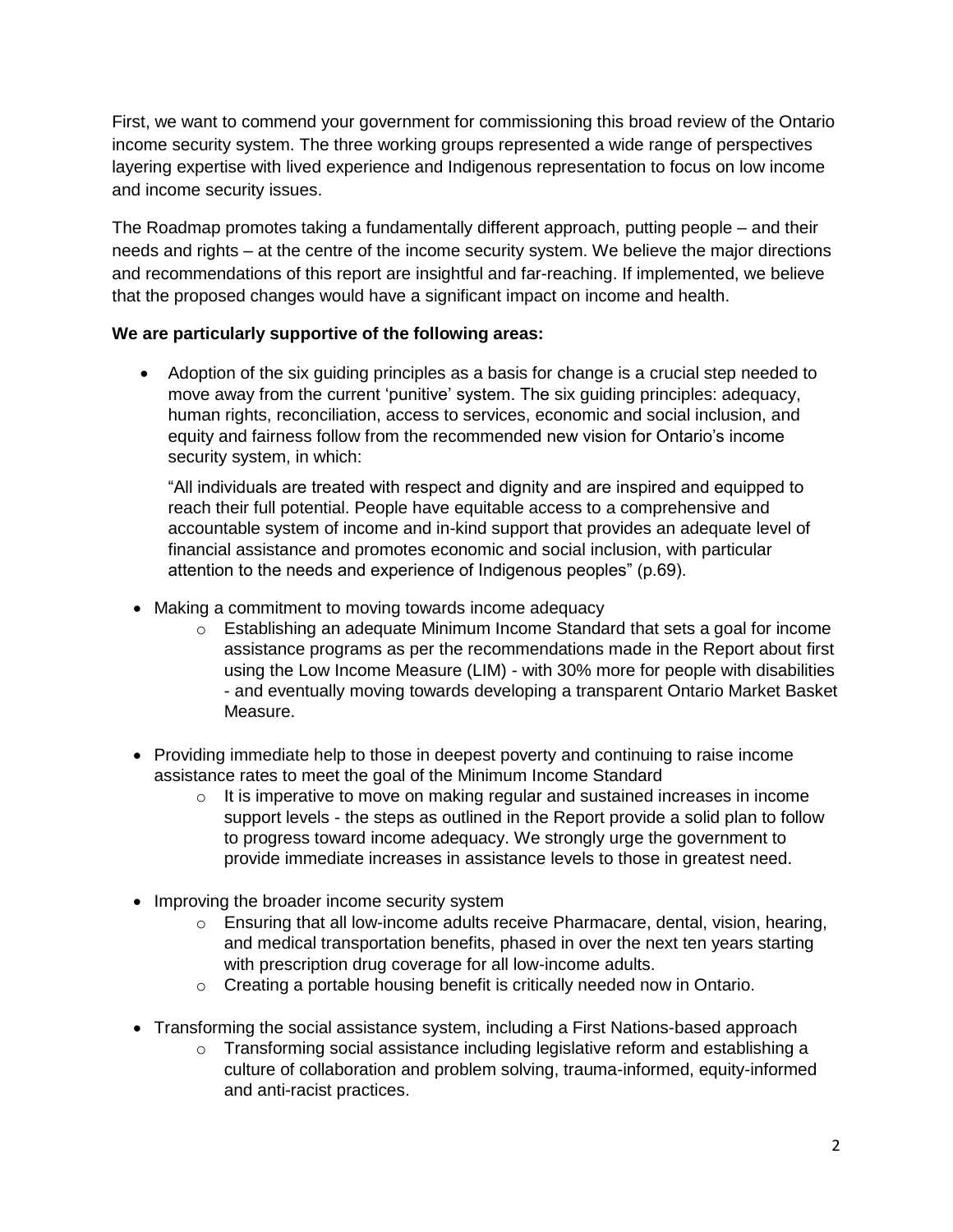- $\circ$  Taking an 'assured income' approach for disability, that is, establishing a basic income for those with a disability.
- $\circ$  Creating a flat rate structure in Ontario Works and modernizing Ontario Works income and asset rules
- Respecting First Nations jurisdiction and ensuring adequate funding
	- o It is reassuring to see a substantial focus on Indigenous populations as having considerable need and a very unique context, including the recommendation for self governance of social assistance.
- In order to increase accountability, we support the Roadmap's recommendation to ensure government reporting take place, with follow-up by a third party, concerning the changes that are planned. A performance measurement framework should be put in place on both an individual and system level to assess how these policy changes are affecting our communities and health.

## **We would like to see reform of the income security system go further than proposed in the Report in certain areas, as follows:**

- In terms of Recommendation #5 about making essential health benefits available to all low-income people starting with those in the deepest poverty, we believe dental coverage should be extended to low income Ontarians beyond the age of 65 as many low income seniors do not have insurance coverage.
- We also recommend that access to mental health counselling services be extended to all low income individuals.
- In addition to the portable housing benefit recommended in the Report, which we strongly support, we believe the provincial government needs to take more measures to increase the supply of affordable, livable housing. As part of this, we urge the government to explore provincial participation in the recently announced National Housing Strategy.
- We believe a basic income approach should be taken to Ontario Works and the entire low income population - working or not.

In summary, we are very supportive of the recommendations and general direction of the Roadmap, and hope that it receives positive and swift action by your government. The Report sets out a progressive, phased ten-year plan for how change should happen, and the investments that government should make in the first three years. As a first priority, we emphasize the need for your government to act immediately to increase social security rates. This government must take action now to make life better for low-income people in Ontario.

We understand the Ministry will release its own report taking into consideration the strategies presented in this document. With this in mind, please accept our appreciation for the opportunity to share our thoughts with you.